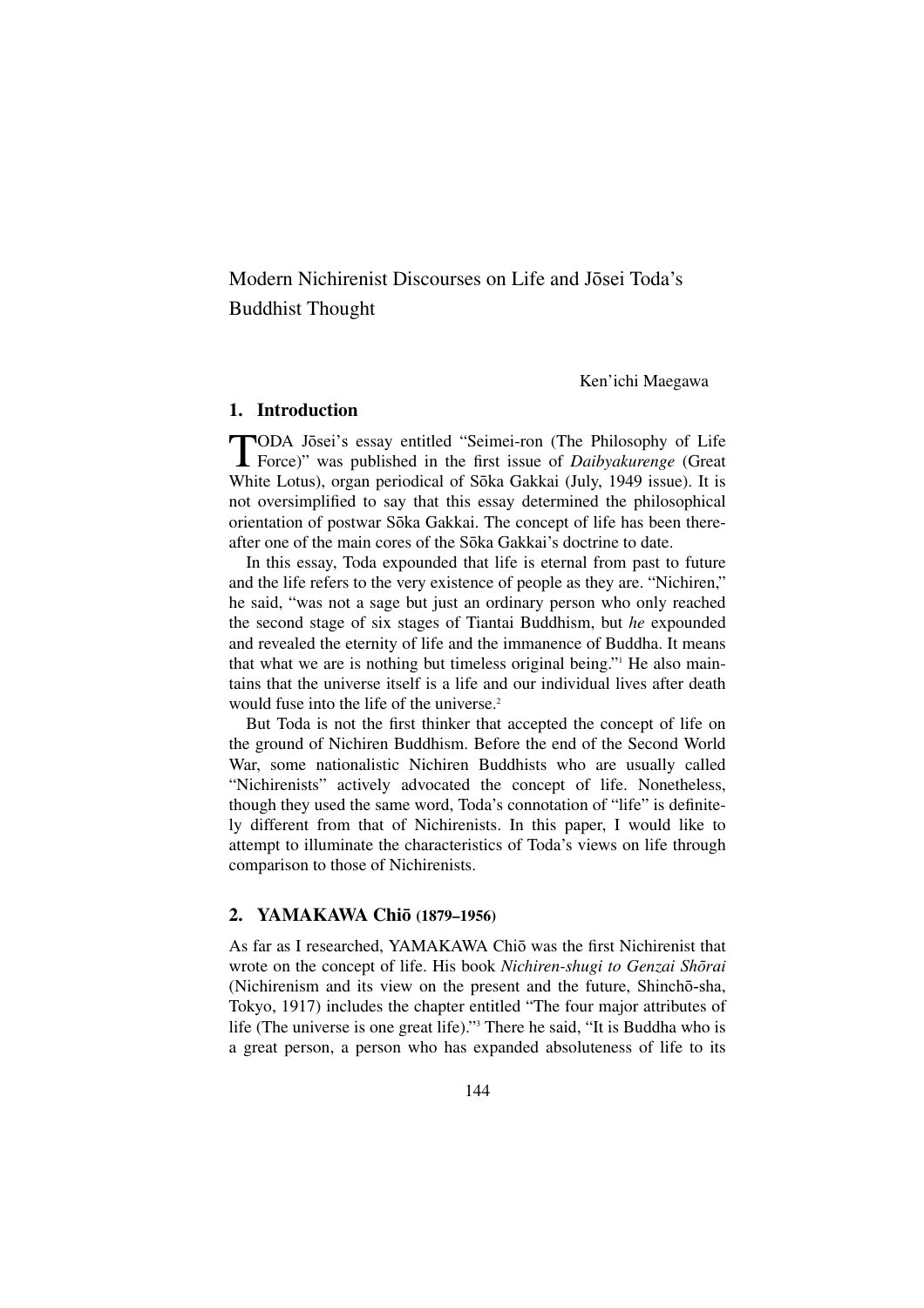ultimate limit, perfectly assimilated the entire universe to his pure spirituality, made absolute life of the whole universe his own life, experienced the complete oneness of self and the universe, and realized three thousand possible realms in a single life-moment. He is a great person who, through his own experience, revealed the true lives of all humanity. Ultimately we can identify Buddha with the true life of the entire universe. … The sixteenth chapter ("Life Span of the Thus Come One") of the Lotus Sutra reveals the original Buddha as the absolute entity of this cosmic life" (op.cit., pp. 174–175). By this identification of the cosmic life with the original Buddha, he also interpreted the Three Great Secret Laws of Nichiren Buddhism as shown below:

The object of devotion (*honzon*) of the Hon-mon (the latter half of the Lotus Sutra): spiritual (symbolic) expression of cosmic life The title (*daimoku*) of the Hon-mon: individual expression of cosmic life The high sanctuary (*kaidan*) of the Hon-mon: social expression of cosmic life

Yamakawa also expressed "the absoluteness (of life)" as "spiritual expansion" (op.cit., p. 165). In short, he thought that it is the original Buddha whose essential entity is all-encompassing and assimilating cosmic life. "The life of an individual person," he said, "is a temporary manifestation of the cosmic life" (op.cit., p. 175). He maintains that individual life of each person "becomes a child of Shakyamuni. … [it] becomes one with Shakyamuni and thus becomes one with the Mystic Law that is inseparable with Shakyamuni" (op.cit., pp. 175–6) by taking faith in the original Buddha. Yamakawa said "Becoming a buddha without bodily transformation means oneness of individual life and absolute life" (op.cit., p. 178). From the standpoint of an individual person, this means its integration with the original Buddha that is the cosmic life itself.

Although Yamakawa said "I would like to publish the further detail of this theory on later date" (op.cit., p. 1), we cannot find his publication of such a detailed theory. Nonetheless Yamakawa's theory contains all the possible features of Nichirenist view on life, so his pioneering role seems large.<sup>4</sup>

## **3. SATOMI Kishio (1897–1974)**

SATOMI Kishio inherited the Nichirenist view on life whose basic idea was outlined by Yamakawa. But it leaves some room for examination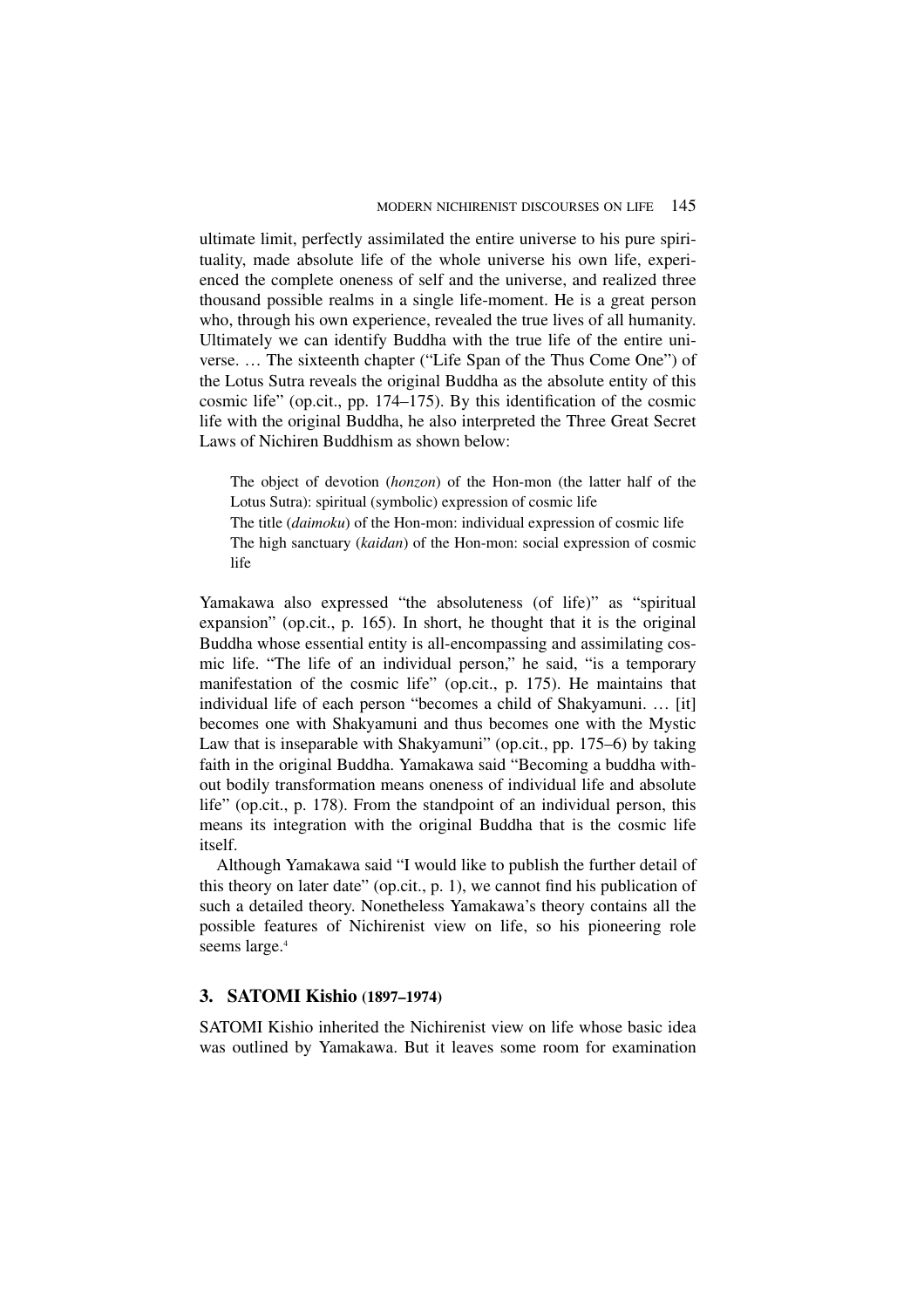whether their arguments are directly related because Satomi made no mention of Yamakawa's view. Nonetheless, it is a fact that they share basic points in common.

Satomi seems to have changed his understanding of the concept of life as his theory developed.<sup>5</sup> In his Hokekyō no Kenkyū (A Study on the Lotus Sutra, Heirakuji Shoten, Kyoto, 1924), he said "What is a Buddha? He is nothing but the purest form and/or the highest ideal of life phenomena. He is the typical character that is the standard of perfection of life for all the individual lives. … What is the original Buddha? He is the absolute essence of life that not only permeates all individual lives but is the source of them. To put it differently, it is nothing but a name which we attribute to the cosmic life in its entirety as a person" (op.cit., p. 356). The characteristic of Satomi's thought in this stage is his emphasis on personhood of the original Buddha as is seen in the above quotation. In this regard, he said "All humanity must look up to Shakyamuni as an absolute state and the highest standard for perfection of humanity and they should be assimilated to it" (op.cit., p. 567). He also called such religious life as "a life perfection movement" (op.cit., p. 574). As is seen in his usage of a term, "life-personhood" (op.cit., p. 566), it can be understood that the word "life" here indicates individual life that is identifiable with personhood.

However, in his *Hoero Nichiren* ("Roar, Nichiren!", Shunjū-sha, Tokyo, 1931)<sup>6</sup>, he writes as follows, "When we regard the original Buddha as a system of life, it wouldn't be surprising at all even if it becomes grass or tree" (op.cit., p. 120). "The original Buddha is originally a term to express life. And the life is, generally speaking, a beginningless and endless entity. Its lowest level manifestation is plants and animals, while its higher manifestation is humanity" (op.cit., p. 127). "Original Buddha can be said to be an all-encompassing life system in terms of mechanical view on nature, the law expressed as Myōhō-renge-kyō which is an expression of the law of life in terms of the ideal of law, conscious grasping of ourselves and its altruistic practice in terms of the view that regards personhood as end, and Shakyamuni and Nichiren in terms of moral view on religion" (op.cit., p. 129). From these observations, it might be perceived that Satomi shifted his focus from individual life to the system of life that underlies the individual life. Though we should need further research to understand why this change had happened,<sup>7</sup> we can conclude that the Satomi's view on life landed on the same point as Yamakawa's as a consequence.

The influence of Satomi's view on life can be seen in various intellectuals. For example, his father TANAKA Chigaku (1861–1939), founder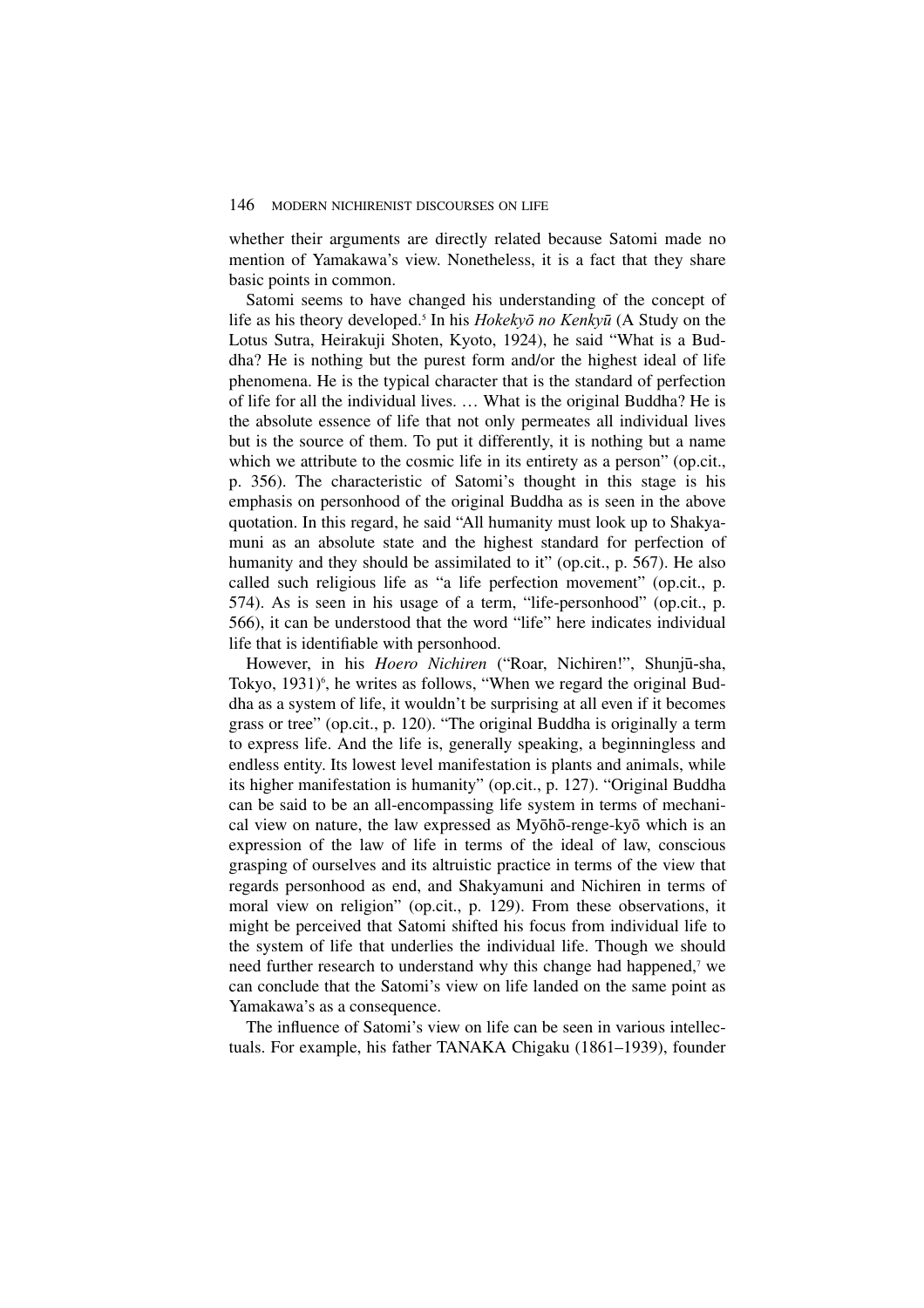of KokuchË-kai, said "The doctrine of the Shakyamuni's original enlightenment in the distant past is revealed and then the eternal and immutable great life is manifested; it is called the original Buddha. In other words, a true entity of Buddha is thus manifested. … It is the absolute existence and the great life of the universe."8 It is also pointed out that ISHIWARA Kanji (1889–1949), one of the officers primarily responsible for the Manchurian Incident, was influenced by Satomi and supported his view on cosmic life.<sup>9</sup>

The influence of Nichirenist discourses on life was not limited to followers of Kokuchū-kai and those of similar groups. For instance, we can find HORIGOME Taiei (Nichijun, 1898–1959)'s acceptance of the concept of life10. In his "Shinjienu Hitobito e (To those who cannot believe)," he said "Only those who perceive the eternity of life will be able to transcend the transmigration with differences and limitations and the transmigration with change and advance; and only those who have directly reached enlightenment to the world of original Buddha of tathatå (suchness, the absolute reality) will be possible to emancipate themselves from human sufferings."11 He also said "When one becomes wakened to the fact that human being is originally life itself, there should be no necessity to put forth an extra effort to live" (op. cit., p. 692), "Life which underlies art, science and ethic is in itself the entity of religion" (op. cit., p. 694). Though not in direct expressions, the "life" referred to here seems to be equated to Buddhist concepts such as the original Buddha and/or tathatā.<sup>12</sup>

# **4. KOBAYASHI Ichirō** (1876–1944)

Now I would like to examine KOBAYASHI Ichirō (1876-1944) whose idea was directly related to that of Toda (although Horigome was also deeply connected to Toda). Kobayashi was a scholar of philosophy and literature. He served in positions including lecturer at the Imperial University of Tokyo and professor at Nichiren-shū Daigakurin (seminary for monks of the Nichiren Sect, present Risshō University) and Chūō University. He was a lay believer of Nichiren Buddhism and served as a central figure of Hokke-kai (assembly of the Lotus Sutra), a lay believers' organization of Nichiren Buddhism. The Hokke-kai clearly distinguished itself from ultranationalistic tendencies held by Kokuchū-kai led by Tanaka Chigaku, promoting moderate practice of Nichiren Buddhism whose main membership were intellectuals. Kobayashi's Hokekyō Dai-kōza (Enlarged Lectures on the Lotus Sutra, 1935–1936) was published from Heibon-sha. The publication was said to be a major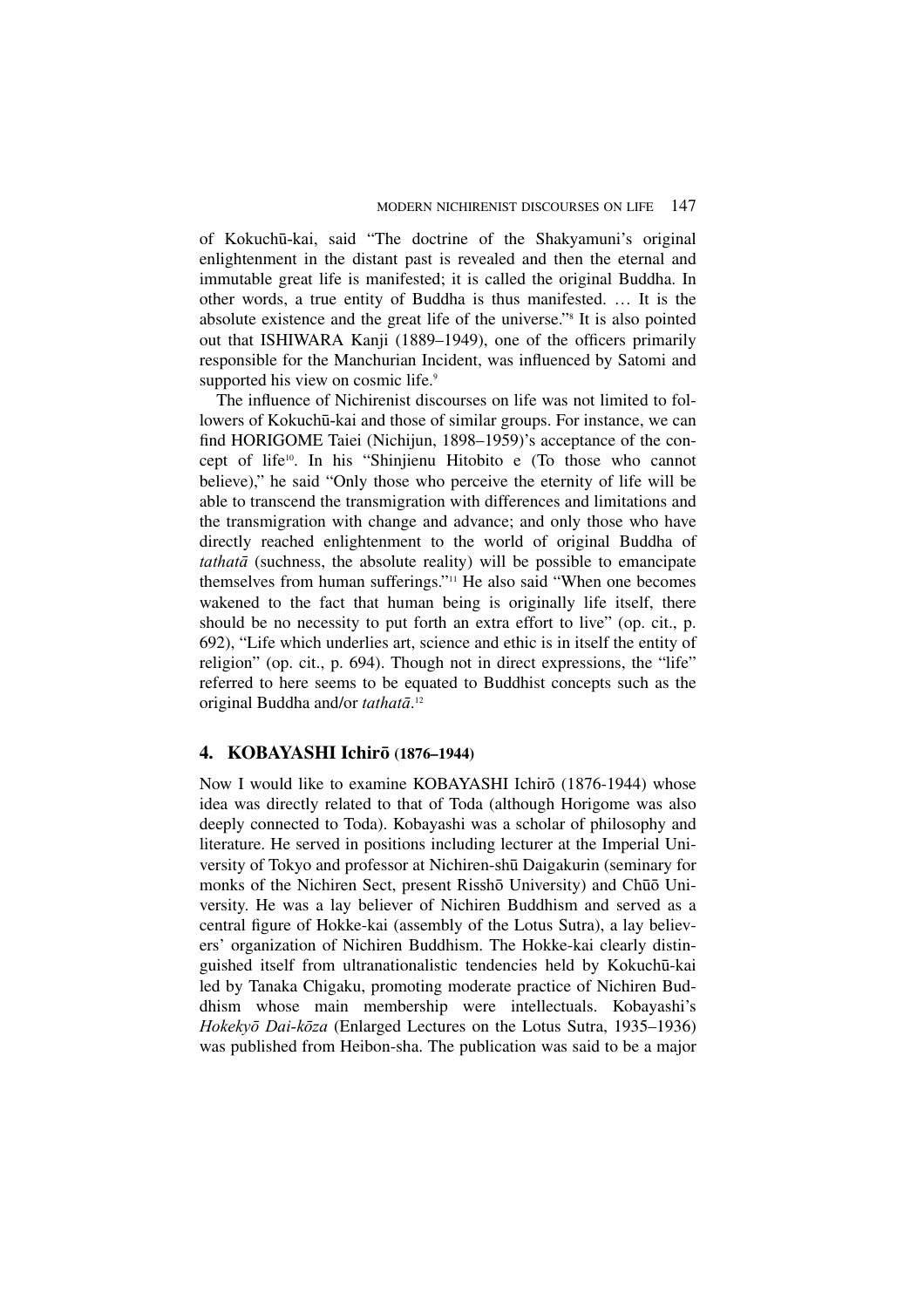project that would determine the future of the publishing company and achieved a great success.13 His published lectures on the Lotus Sutra were originally based on the dictation of the lectures he had delivered and therefore written in very plain language. Though some doctrinal concepts are taken up in the lectures, they are also explained in extremely simple terms. Such plain approach is highly appreciated even today. He often referred to topics other than Buddhism in the lectures. Because of this, the overall coloring of the book is highly educational based on general learning. For the purpose of comparing his works against Toda's works, I would like to quote Kobayashi's lecture on a passage "this, my land, remains safe and tranquil, constantly filled with heavenly and human beings ("Wo ci tu an-wen. Tian-ren chang chong-man" in Kumārajīva's translation )" from the Life Span chapter of the Lotus Sutra:

"My land" does not refer to the land where you are at. It refers to the world seen from Buddha's eyes and the world in Buddha's mind. … According to the Buddha's view, if the mind of all humanity becomes pure, the world will be truly peaceful. When that state is realized, regardless of any changes in the boundaries surrounding us, under any circumstances, we will not be influenced or bothered by them. … This refers to the world of those whose minds are purified. (vol. 7, pp. 247–248)

It is worth noticing that Kobayashi regards the law that "governs all things in the universe" as being "life." On this point, we will elaborate later comparing his idea of "life" with that of Toda.

Kobayashi said that:

We express such overarching life using the term Buddha. Nevertheless, the Buddha should never be considered as an existence far apart from ourselves. It is a matter of course that the Buddha is far higher than our mortal daily lives. Having said that, being higher than us does not mean the Buddha is far removed from ourselves. I think we are all embraced by the Buddha's encompassing power and the protection rendered by that power makes it possible for us to exist (vol. 7, pp. 83–84).

Further, Kobayashi also calls this "overarching life" as original Buddha. In the case of Kobayashi, like Yamakawa and Satomi, "we" are the existence that is to be embraced by the original Buddha, an overarching life, and he does not emphasize the point that "we" ourselves are nothing but "life." We can find herein the uniqueness of Toda.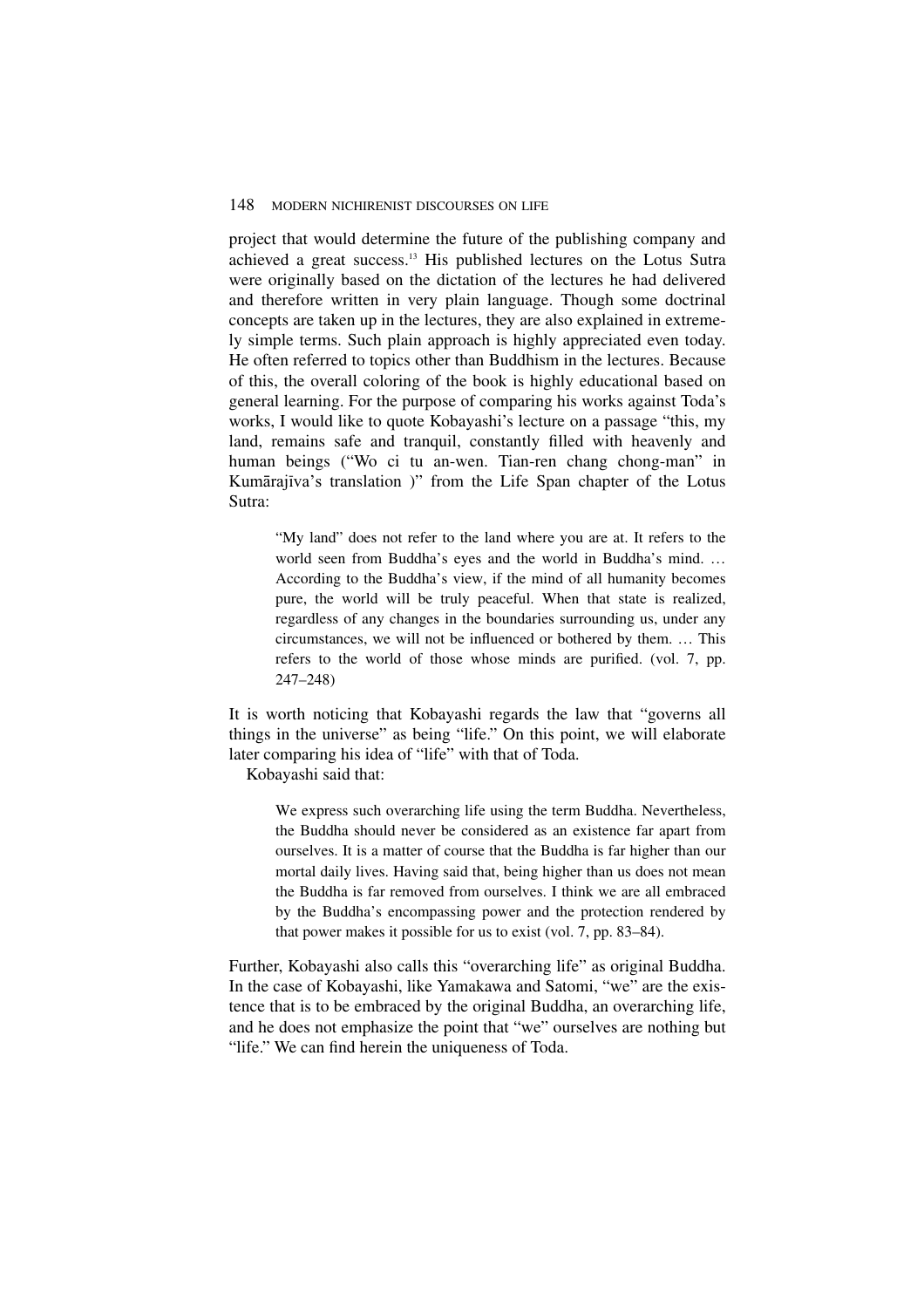## **5. J¯osei Toda's Lectures on the Lotus Sutra**

Toda started his lectures on the Lotus Sutra from January 1946, after his release from prison. After his inauguration as the second Sōka Gakkai president on May 3, 1951, he delivered lectures on the "Expedient Means" and "Life Span" Chapters of the Lotus Sutra as the lectures for beginners' classes of the Sōka Gakkai Study Department. The lectures were so popular that the audience was said to be overflowing out of the venue. The record of the lectures was published serially in Sōka Gakkai's organ periodical *Daibyakurenge* (from the 60<sup>th</sup> issue through the 65<sup>th</sup> issue and from the 68<sup>th</sup> issue through the 73<sup>rd</sup> issue). Based on the installments, Hōbenbon Juryōbon Seikai (Comprehensive lectures on the Expedient Means and Life Span chapters) was published in 1958.

Toda graduated from Chūō University, where he studied ethics and philosophy under Kobayashi. He also read Kobayashi's lectures on the Lotus Sutra.14 However Toda was critical about the Kobayashi's lectures commenting "His understanding of the Lotus Sutra is by any standard Confucian ideas, failing to elucidate Buddha."15 The Toda's comment on Kobayashi's lectures as being Confucian can be understood as his criticism to Kobayashi's interpretation based on educational and cultural outlook. As is stated by Toda himself, the largest difference between their views can be found in their perceptions of Buddha. However, before going into that subject, I would like to examine the general characteristics of Toda's lectures.

Though omitted in the book edition, "(laughter)" insertion appears very often in the lectures in the *Daibyakurenge* serialization text, indicating there were obviously a lot of laughter from the audience during the lectures. Such sense of humor setting the audience laughing is one of the characteristics of Toda's lectures on the Lotus Sutra. This did not come simply from amusing way of his talk but rather from his vivid description of ordinary people's lives that he conveyed with spontaneous humor. For a comparison with Kobayashi, I would like to show a Toda's lecture on the same section as quoted above:

"This, my land, remains safe and tranquil"—your house where the Gohonzon (object of devotion) is enshrined is "this, my land, remains safe and tranquil," so it must remain safe and tranquil. It shouldn't be "All is consumed in a great fire." And it also says "constantly filled with heavenly and human beings"—it must be constantly filled with people whose life condition is that of heavenly beings and tranquil people. But if you have its opposite, you will be in big trouble: the wife is sulky, the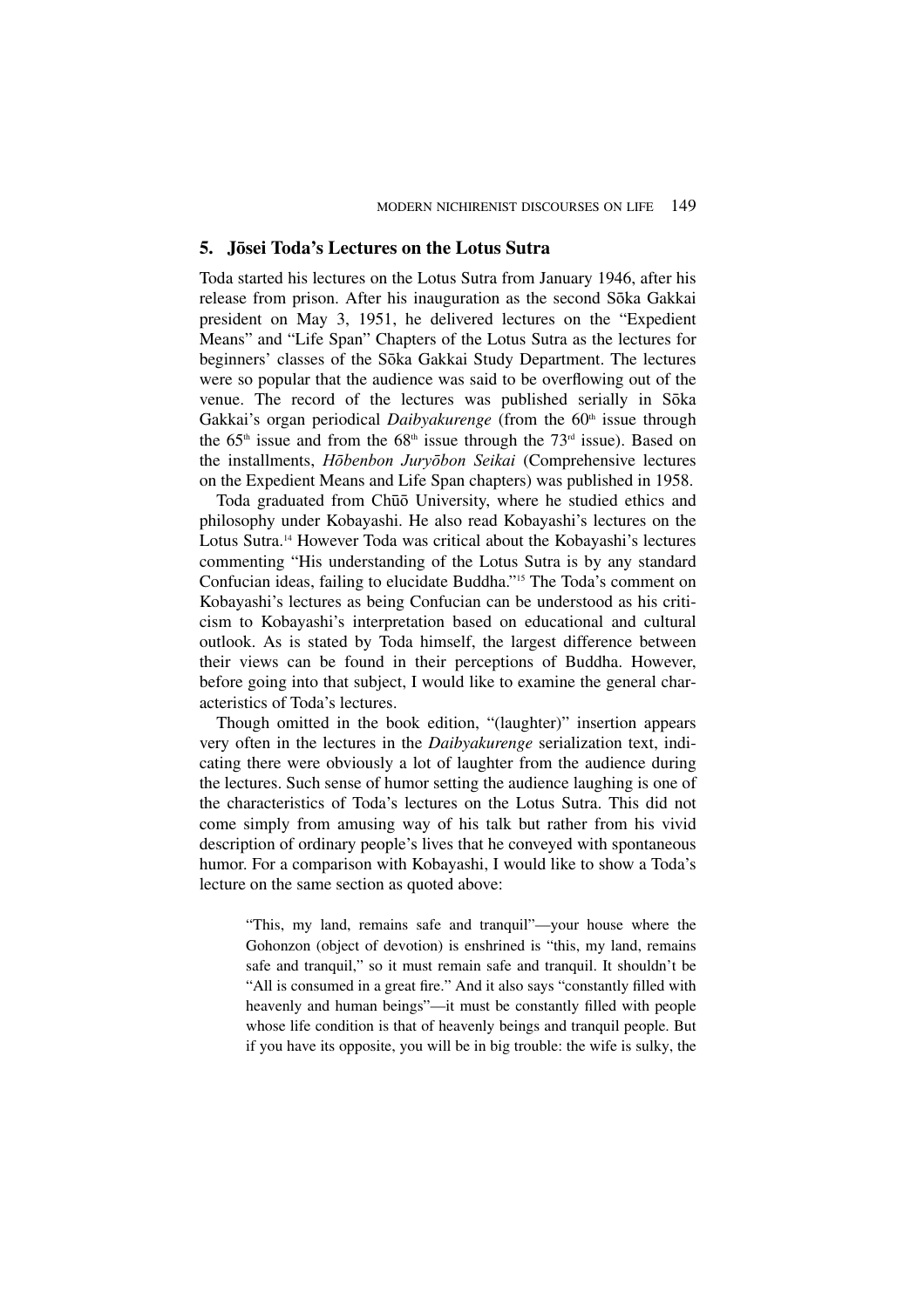#### 150 MODERN NICHIRENIST DISCOURSES ON LIFE

husband angry, and children crying. If you have occasional visitors at your house, all of them are debt collectors. Isn't it far from being "constantly filled with heavenly and human beings", is it?<sup>16</sup>

While in the Kobayashi's lecture cited earlier "This, my land, remains safe and tranquil" is interpreted as a pure world perceived by Buddha, according to the Toda's interpretation the same passage of the sutra is all about our own (common mortal's) ordinary lives.

Toda's lectures are said to have unique feature of "reading what is hidden in the depth of the sutra." This is a way to re-read the Lotus Sutra as expressions of Nichiren's behavior and ideas. In the commentaries of the Lotus Sutra of other sects which belong to Nichiren Buddhism, too, the Lotus Sutra is interpreted in line with Nichiren's intention. However this only remains as a process of adding new interpretations based on the interpretation made in Chinese commentaries such as Zhi-yi's *Fahua wen-ju* (The Words and Phrases of the Lotus Sutra). No major difference is seen in the process applied in the Nichiren Shōshū's doctrinal method on which Toda based his interpretation. However, Toda's lectures were given from a perspective different from such kind of interpretations. He not only gained direct understanding of the Lotus Sutra as an expression of Nichiren's ideas, but also went on to interpret it as a relevant expression of believers' daily lives as is seen in the aforementioned quote. The profound enlightenment Toda had attained in the prison had deep impact on this approach.

Toda writes about his own experience of enlightenment in the prison in his novel, *The Human Revolution*: 17

"The Buddha is life itself!"

When Gan (a central character of the novel modeled after Toda) exclaimed in front of the table, a powerful sound of his clapping hands in excitement resounded in the room that had been still and silent infused with cold like a frozen seabed.

"The Buddha is an expression of life! It exists not outside our lives but within our own lives. Nay, it exists outside, too. That is an entity of cosmic life!"18

From the standpoint of his view on life that Toda had realized in prison, the Buddha is nothing but a life inherent in individual human being.19 This view may look seemingly similar to Kobayashi Ichiro's and other Nichirenists' views on life but is actually quite different from their notions. Those Nichirenists held a view that Buddha is a cosmic life that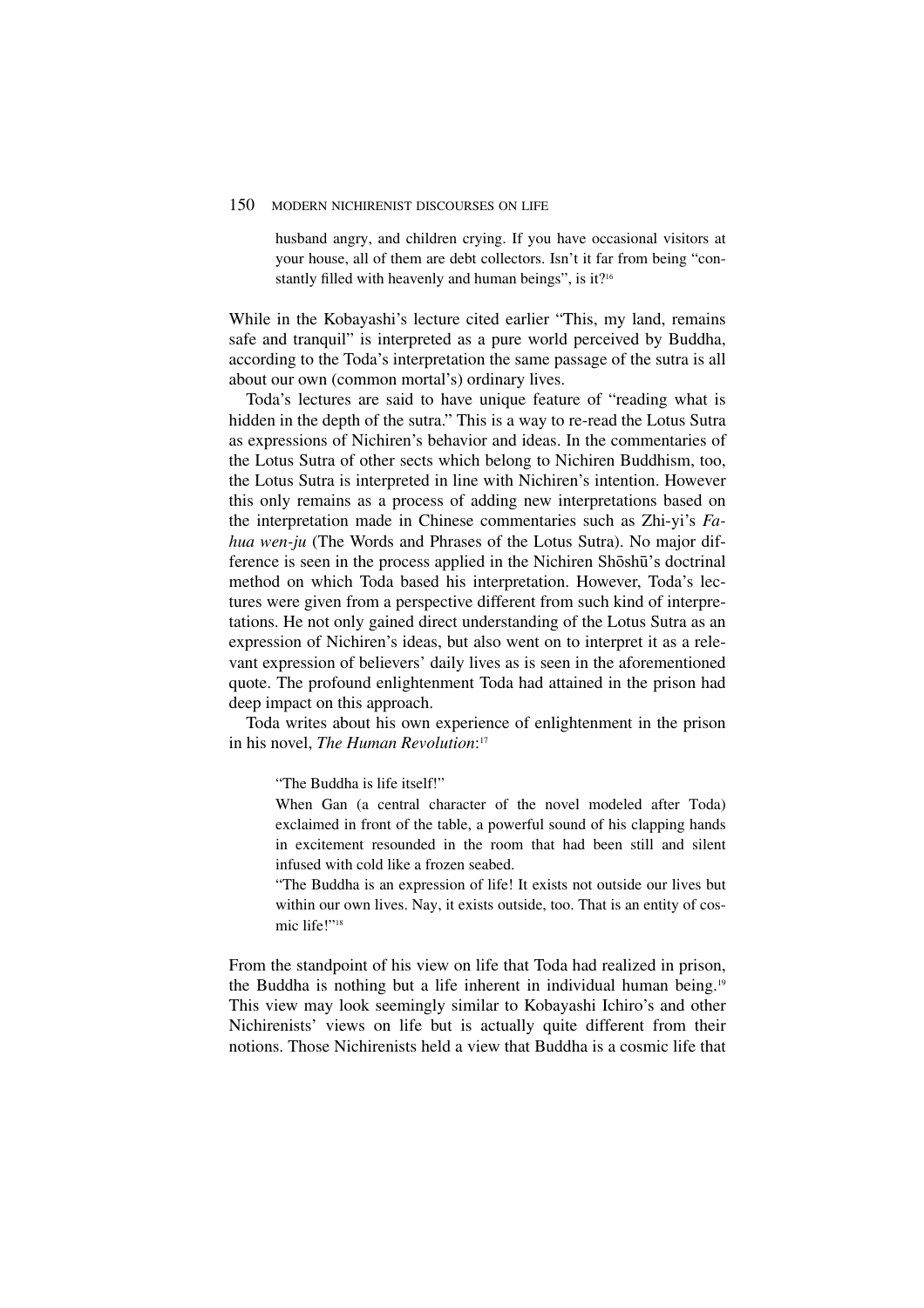subsumes individual persons. On the contrary, in Toda's view, Buddha is nothing but life inherent in an individual person and its external embodiment is cosmic life. According to this logic, the Lotus Sutra is interpreted as the sutra that not only expounds on Nichiren who is interpreted as the original Buddha in the doctrine of Nichiren Shōshū and Sōka Gakkai, but also precisely elucidates our own lives. Although this view can be also found in the discourses of Nichiren himself<sup>20</sup> and the *Ongi kuden* (Record of the Orally Transmitted Teachings),<sup>21</sup> Toda gave a clear picture of this view through the medium of the concept of life. This is the most unique feature of Toda's lectures on the Lotus Sutra. Because a dramatic transformation of ordinary people's identity is shown there: a transformation from a passive stance that ordinary people are to be saved by Buddha to a revelation that ordinary people are Buddhas themselves, highlighting their independent, spontaneous attitude. It can be said that herein lies the secret of Toda's lectures' success in attracting many people and that his lectures on the Lotus Sutra have a very unique, distinctive place in the history of interpretations of the Lotus Sutra.

## **Conclusion**

Despite the basic commonality between Nichirenists and Jōsei Toda in their views to see Buddha as life, yet there is a great discrepancy in their actual understandings. Their differences derive from the priority or emphasis they placed in their concepts of Buddha being equal to life. In prewar Nichirenists' view, the concept of life when they say it is equal to Buddha, it indicates cosmic life as original Buddha; they did not necessarily placed importance on the fact that the life exists inherently within individual lives. On the contrary, Toda placed importance on the fact that the life is first and foremost the life inherent in individual lives thus emphasizing that each and everyone is Buddha.

From the perspective of social thought, Nichirenists' notion to see the original Buddha equal to life has a high affinity for totalitarian view of society due to its centrality of comprehensive cosmic life. In fact, many of the Nichirenists are known to be fervent nationalists.<sup>22</sup> On the other hand Toda's view on life that stressed individual lives is an idea that readily conformed to the context of postwar regime that upheld the doctrine of popular sovereignty. While we cannot find in the prewar Nichirenists' ideas a thought content to give top priority to and respect for human survival that should derive from their religious conviction,<sup>23</sup> Toda declared, "we, the citizens of the world, have an inviolable right to live."<sup>24</sup> Their difference may be said to have resulted from their diver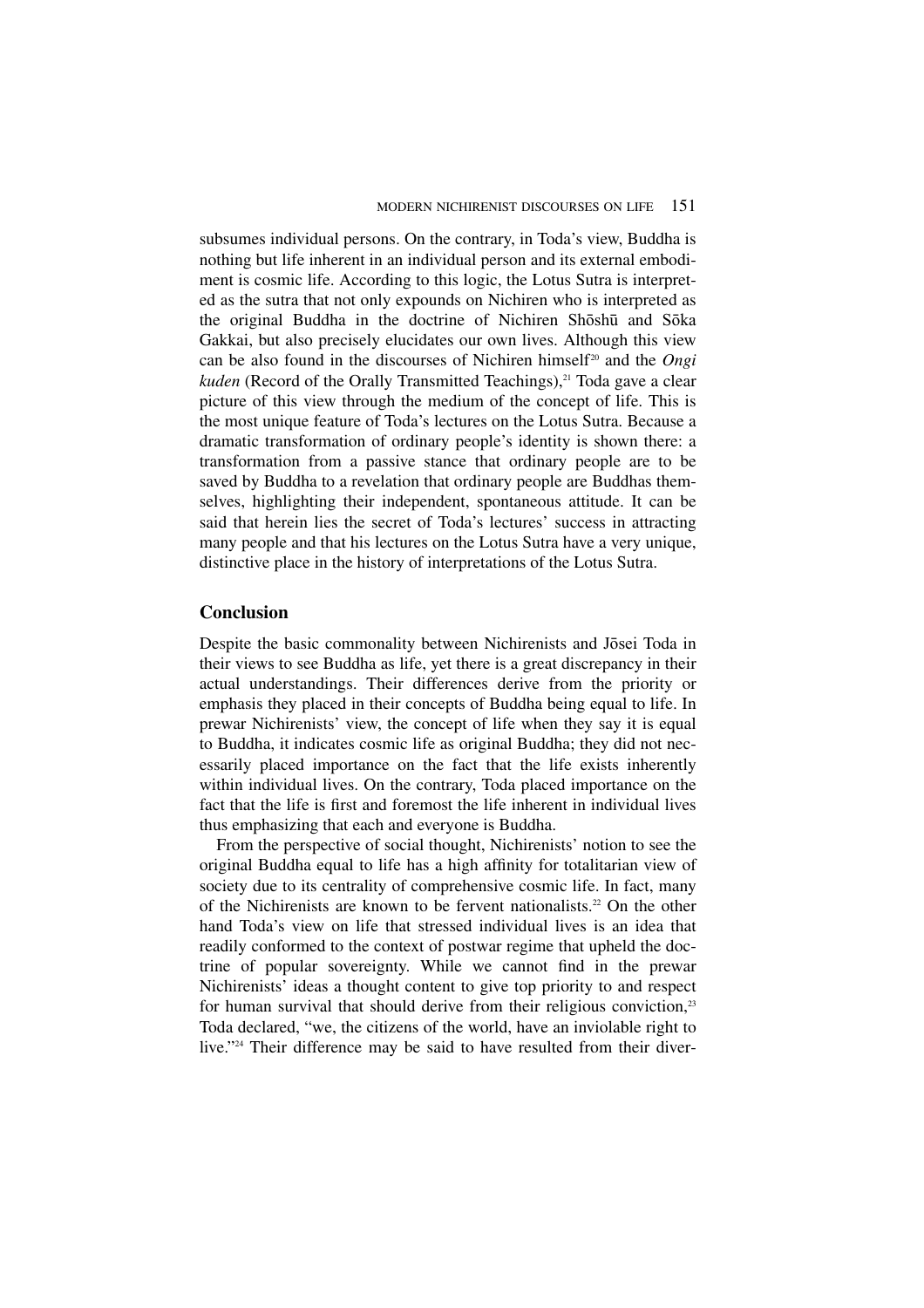gence in the underlying structure of their respective views on life.

*This essay is based on a presentation, "Interpretations of the Lotus Sutra in modern Japan," made at the Institute of World Religions, Chinese Academy of Social Sciences, on October 14<sup>th</sup>, 2009.* 

#### **Notes**

<sup>1</sup> TODA Jōsei, *Toda Jōsei Zenshū* (The Collected Works of Jōsei Toda), Seikyo Shimbunsha, 1983, Tokyo, vol. 3, p. 14.

<sup>2</sup> With regard to his enlightenment in the prison, Toda only said, "I had a very mystic experience and there appeared the unfathomable feeling I had never known" (Toda Jõsei Zenshū, vol.  $3$ , p.  $7$ ).

<sup>3</sup> The four major attributes of life consist of continuance, expansivity, autonomy and absoluteness. These attributes are said to respond respectively to a desire to live, a desire for reproduction, a desire for freedom and a desire to assimilate.

<sup>4</sup> After Nichiren-shugi to Genzai Shōrai, Yamakawa publishued Warera no Shin no *Eisei* (Our true eternal life, Tengyō Minpō-sha, Tokyo, 1923), which includes the similar view on life. However, that is just a short essay and therefore it is hard to call it a detailed description of his view. In addition, we cannot know why Yamakawa took interest in the concept of life.

 $5$  Satomi said he first elaborated his discourses on life in his *Nichiren Shōnin Seiten* no Shin-kaishaku (A new interpretation of Nichiren's sacred texts, Tengyō Minpō-sha, Tokyo, 1920). This book is not available now for the author to read. Satomi's first book, Nichiren-shugi no Shin-kenkyū (A new study on Nichirenism, Kokuchū Sangyō Shoseki-bu, Tokyo, 1919) did not mention the concept of life. This book is a publication of his graduation thesis presented to Waseda University.

<sup>6</sup> This book is a retitled edition of *Nichiren wa yomigaeru* (Nichiren revives), Kokutai-kagaku-sha, Kyoto, 1929.

<sup>7</sup> His studying abroad may have influenced his thought.

<sup>8</sup> "Honge no Shin (Faith of the disciples of the True Buddha)," a lecture in 1932. Tanaka Chigaku, Nichiren-shugi no ShinkØ (Nichirenist Faith), Shinsekai-sha, Tokyo, 1965, p. 83.

<sup>9</sup> MATSUOKA Mikio, Nichiren Bukkyō no Shakai-shisō-teki Tenkai (The Development of Nichiren Buddhism as a Social Thought: A Religious Ideology in Modern Japan), University of Tokyo Press, Tokyo, 2005, pp. 124–5, pp. 135–6.

<sup>10</sup> Horigome became the 65<sup>th</sup> patriarch of Nichiren Shōshū. He was one of a few monks who supported Toda and Sōka Gakkai.

<sup>11</sup> Nichijun Shōnin Zenshū (The Collected Works of Rev. Nichijun), vol. 2, Nichirenshōshū Bussho Kanko-kai, Tokyo, 1960, p. 691.

<sup>12</sup> Horigome also studied at Waseda University as Satomi did, but it is not known whether they were in the relation to influence one another.

<sup>13</sup> Kobayashi's life and achievements are reported in *Kobayashi Ichiro Sensei no*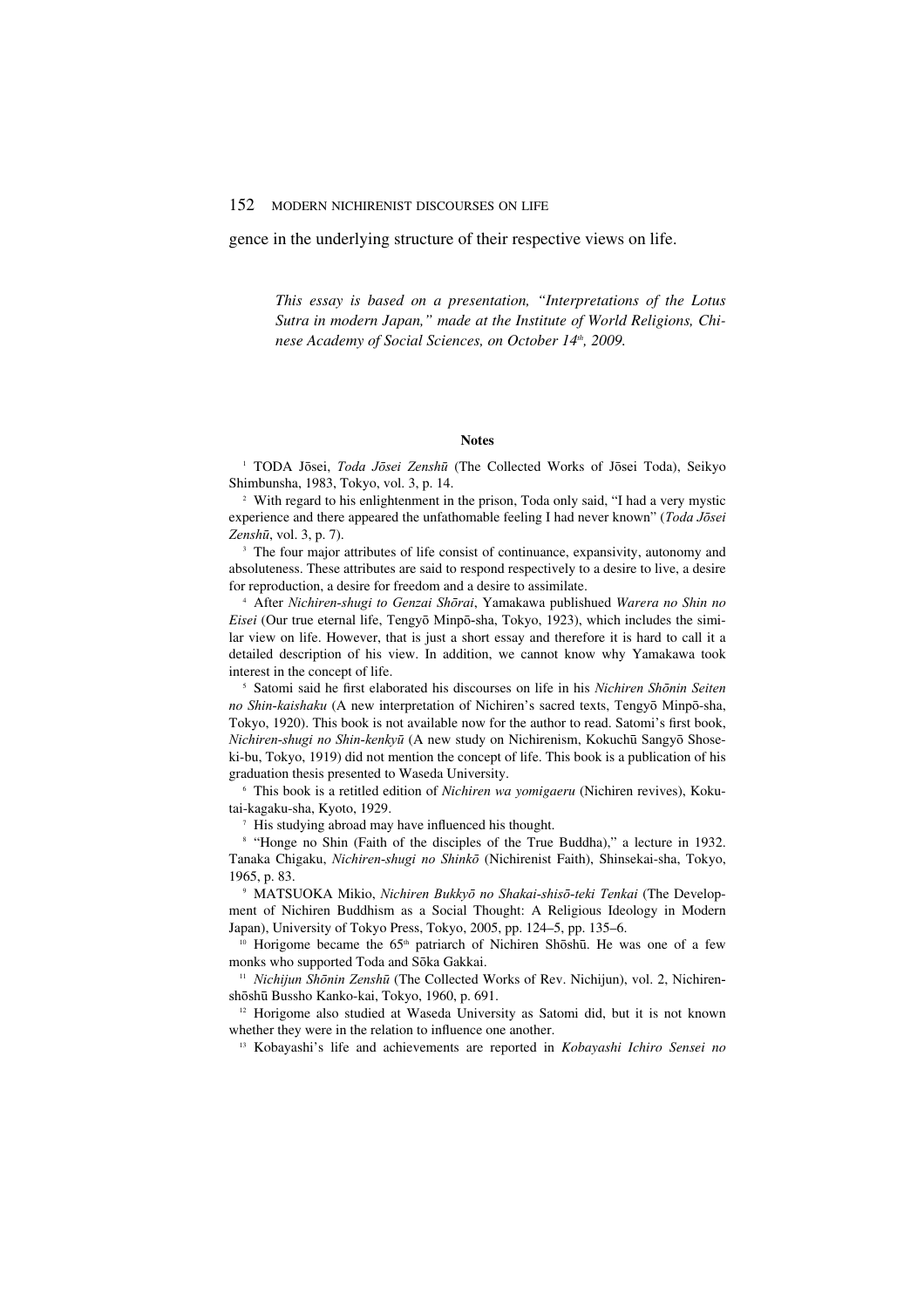*Omoide* (In Memoriam Prof. Kobayashi), a collection of essays, included in vol. 12 of the new edition of Hokekyō Dai-kōza (Nisshin Shuppan, Tokyo, 1965). Quotes from Hokekyō Dai-kōza hereinafter are from its first edition published by Heibon-sha.

 $14$  "Since I studied ethics and philosophy under Prof. Kobayashi at Chūō University, I am not supposed to criticize his lectures on the Lotus Sutra. For it is said that a disciple should not criticize his mentor. But, however repeatedly I read them, I have to say his lectures do not make sense at all." Toda, *Shitsumon-kai Shū* (Answers to questions, Soka Gakkai, 1963, Tokyo), p. 172. Toda Jõsei Zenshū (1982), vol. 2, p. 200. On the relationship between Kobayashi and Toda, see ŌNISHI Katsuaki, "Nichiren-kei Shin-shūkyō ni okeru Seimei-shugi-teki Kyūsai-kan no Seisei, Tenkai, Hen'yō (Genesis, Expansion, and Transfiguration of the Vitalistic Conception of Salvation among Nichiren-affiliated New Religions)," Tōyōgaku-kenkyū (Toyo University Oriental Studies), No. 47, March, 2010, pp. 219–223.

<sup>15</sup> Toda, Shitsumon-kai Shū., p. 172.

<sup>16</sup> *Daibyakurenge*, 65<sup>th</sup> issue, pp. 16–17. Toda Jōsei Zenshū (1985), vol. 5, p. 420.

<sup>17</sup> Toda's enlightenment was based on the passage of *Wu-liang yi jing* (the Sutra of Immeasurable Meaning), beginning "His body (the entity of the Buddha) neither existing nor not existing, neither caused nor conditioned, neither self nor other." This illustrates that the Toda made his view on life independently from other Nichirenists' views including that of Kobayashi's. Because Nichirenists' notion of life was developed around the notion of original Buddha in the Life Span chapter of the Lotus Sutra.

<sup>18</sup> Jōsei Toda, Shōsetsu Ningen Kakumei (Human Revolution: A Novel), vol. 2, 1972, Seikyo Shimbun-sha, Tokyo, paperback edition, p. 238.

<sup>19</sup> The following statements aptly demonstrate where Toda placed the emphasis in his usage of the word, "life." "The Gohonzon exists within the life of each person … whether we believe it or not, the Gohonzon is inherent in our lives." "Nichiren Daishonin expounded that the entity of 'Nam-myōhō-renge-kyō' encompasses that which activates and motivates everything. That same motivating force also exists within our own lives. What we should do is to manifest it" ("Mirai no KØfuku no Tameni [For the sake of happiness in the future]," a lecture in 1953, *Toda Jõsei Zenshū*, 1984, vol. 4, p. 70).

<sup>20</sup> The view can be seen in passages such as, "Shakyamuni Buddha, who has attained perfect enlightenment, is our own flesh and blood. His practices and the resulting virtues are our bones and marrow" ("The Object of Devotion for Observing the Mind Established in the Fifth Five-Hundred-Year Period after the Thus Come One's Passing," *The Writings of Nichiren Daishonin*, Sōka Gakkai, Tokyo, 1999, p. 365), and "the storehouse of the eighty-four thousand teachings represents a day-to-day record of one's own existence" ("The Unanimous Declaration by the Buddhas of the Three Existences regarding the Classification of the Teachings and Which Are to Be Abandoned and Which Upheld," The Writings of Nichiren Daishonin Volume II, Sōka Gakkai, Tokyo, 2006, p. 843).<br><sup>21</sup> In a passage for example it reads, "Now it is the understanding of Nichiren and his

followers that, generally speaking, the term 'Thus Come One' refers to all living beings. More specifically, it refers to the disciples and lay supporters of Nichiren" (*The Record of the Orally Transmitted Teachings*, trans. by Burton Watson, SØka Gakkai, Tokyo, 2004, p. 124).

 $22$  Although Kobayashi held a line against Tanaka and other Kokuchū-kai followers, he also authored a book such as Kōkoku Seishin Kōza (Lectures on the national spirituality of the Empire of Japan, 1941–43).